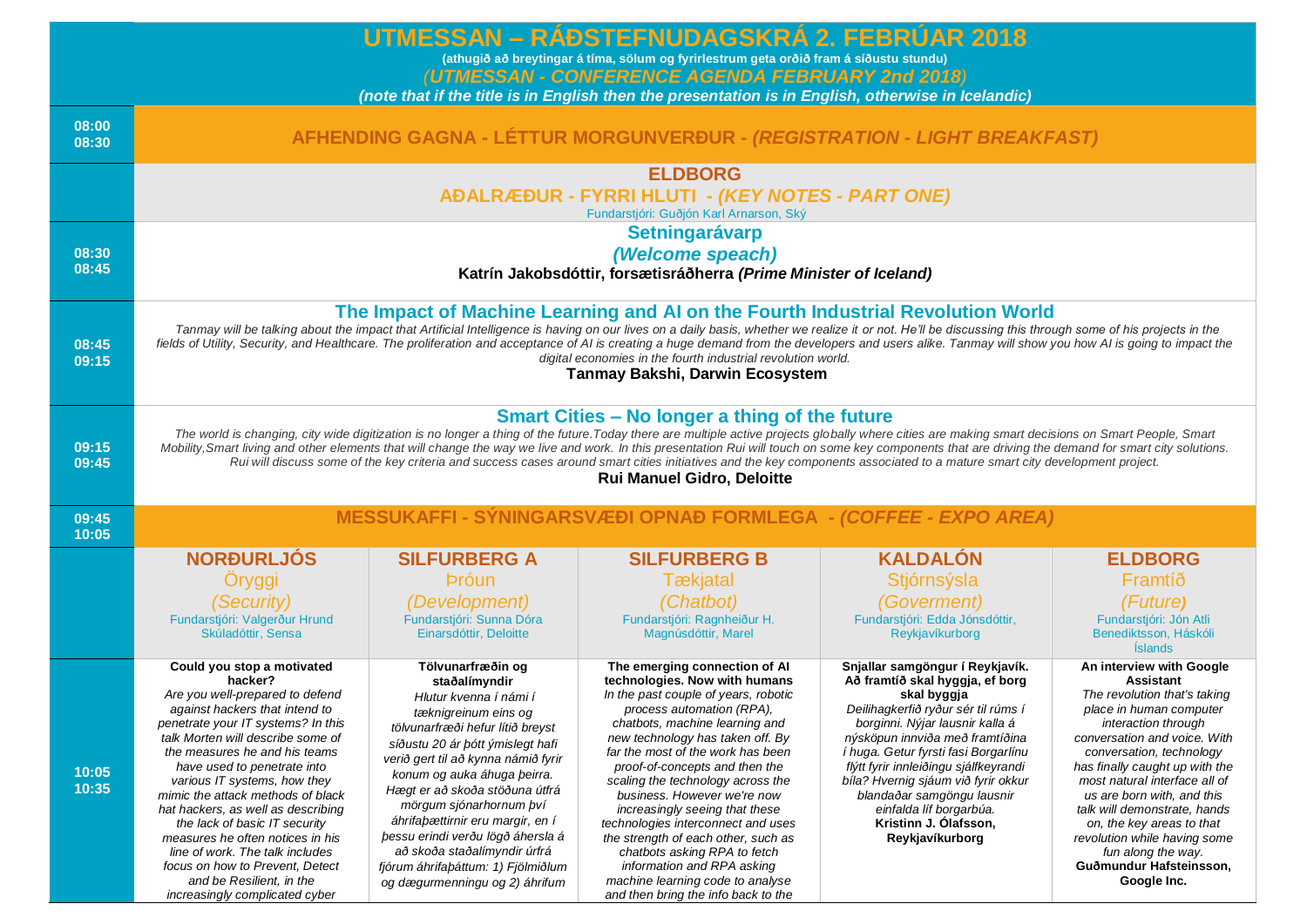|       | world.                                                            | jafningja og fjölskylda.                   | chatbot. We will talk about our                                    |                                                         |                                                            |
|-------|-------------------------------------------------------------------|--------------------------------------------|--------------------------------------------------------------------|---------------------------------------------------------|------------------------------------------------------------|
|       | <b>Morten Von Seelen, Deloitte</b>                                | Ásrún Matthíasdóttir, Háskólinn            | experience with connected AI                                       |                                                         |                                                            |
|       |                                                                   | í Reykjavík                                | technologies and what we now are                                   |                                                         |                                                            |
|       |                                                                   |                                            | looking into such as cyborging.                                    |                                                         |                                                            |
|       |                                                                   |                                            | Rasmus Petersen, KPMG                                              |                                                         |                                                            |
|       | #WatchOut - serious security<br>flaws in IoT devices for children | Visibility on Your Android<br><b>Fleet</b> | The rise and challenges of the<br><b>Conversational Chatbot UI</b> | Langtímavarðveisla rafrænna<br>gagna hjá hinu opinbera, | <b>How Iceland's Unrivaled</b><br><b>HPC Profile Fuels</b> |
|       | This presentation aims to inform                                  | With Android O many new                    | With the rise of chatbots growing,                                 | áskoranir og lausnir                                    | Disruption in the                                          |
|       | the audience about the new risks                                  | enterprise features were                   | how do you engage the customers                                    | Almenn umfjöllun um                                     | <b>Automotive Industry</b>                                 |
|       | we open up to as consumers, and                                   | added to the platform, aimed               | and employees on their mobile                                      | langtímavarðveislu rafrænna                             | Many do not know that new                                  |
|       | highlight the importance of being                                 | at allowing enterprises to get             | devices in both a timely and                                       | gagna. Nokkrar áskoranir sem                            | products are only on the                                   |
|       | aware of the threats that IoT                                     | better visibility into their               | personalised, manner? In this                                      | opinber skjalasöfn þurfa að fást                        | market today because of IT                                 |
|       | products may lead to if security is                               | mobile fleet as well as                    | session I will detal what the current                              | við. Lausnir á vandamálum og að                         | (HPC) sourced from Iceland.                                |
|       | not prioritized.                                                  | providing them with some                   | best practices are, that are in place                              | lokum verður fjallað um                                 | Taking advantage of our IT                                 |
|       | Tor Erling Bjørstad, mnemonic                                     | abilities to respond to security           | for creating a great chatbot                                       | niðurstöður eftirlitskönnunarinnar                      | profile (green energy, free                                |
|       |                                                                   | incidents. In this talk I'll               | experience and what makes a                                        | sem Þjóðskjalasafn Islands gerði                        | cooling, security and                                      |
| 10:40 |                                                                   | discuss some of these                      | chatbot project different from other                               | sem varða langtímavarðveislu á                          | business environment)                                      |
| 11:10 |                                                                   | features and how they can be               | projects? How to deal with chatbot                                 | gögnum.                                                 | leaders in industries have                                 |
|       |                                                                   | used to extend your detection              | engines and how will they support                                  | Sigríður Andrea Asgeirsdóttir,                          | made new discoveries and                                   |
|       |                                                                   | & response efforts to include              | Icelandic languages?                                               | Þjóðskjalasafn Íslands                                  | completely shaken their                                    |
|       |                                                                   | your Android devices.                      | Lars Vestergaard and Stefan                                        |                                                         | markets.                                                   |
|       |                                                                   | Kristinn Guðjónsson,                       | Mehl-Ludvigsen, Oracle                                             |                                                         | Icelanders should be proud                                 |
|       |                                                                   | Google Inc.                                |                                                                    |                                                         | as their island might save                                 |
|       |                                                                   |                                            |                                                                    |                                                         | the world's IT, which is the                               |
|       |                                                                   |                                            |                                                                    |                                                         | backbone of every business                                 |
|       |                                                                   |                                            |                                                                    |                                                         | in any industry.                                           |
|       |                                                                   |                                            |                                                                    |                                                         | Anastasia Alexandrivna,                                    |
|       |                                                                   |                                            |                                                                    |                                                         | <b>Opin Kerfi</b>                                          |
|       | Hvaða dóti gleymdum við í                                         | Hraðari app-þróun með                      | Máltækni fyrir íslensku                                            | Landupplýsingar - Upp úr                                | <b>Customer Engagement:</b>                                |
|       | "bakgarðinum"                                                     | Expo                                       | Í fyrirlestrinum verður gerð grein                                 | skúffunni í ákvarðanaferli                              | The final frontier in                                      |
|       | Farið verður yfir hvað viljinn okkar                              | Expo er tól byggt á React-                 | fyrir því verki sem er fyrir höndum í                              | Dregin verður upp mynd af                               | <b>Banking</b>                                             |
|       | að nota nýja tækni og finna tækni                                 | Native sem er að ryðja sér til             | máltækniáætlun fyrir íslensku.                                     | aðgengi að landupplýsingum á                            | This talk will explore how                                 |
|       | sem auðveldar okkur lífið getur í                                 | rúms hjá forriturum sem vinna              | Skoðað hvað þarf að gera svo við                                   | Íslandi og hvernig aukið aðgengi                        | banks have to adapt to a                                   |
|       | raun verið hættulegt fyrir öryggi                                 | við þróun á öppum. Tólið                   | getum staðið jafnfætis nágrönnum                                   | hefur nýst sem stuðningur við                           | data driven world and                                      |
|       | tölvukerfa, verndun                                               | sparar forriturum mikinn tíma              | okkar á þessu sviði en einnig sagt                                 | ákvarðanatöku á efstu stigum                            | provide examples of what                                   |
| 11:20 | persónugreinanlegra gagna ofl                                     | og peninga við dreifingu,                  | frá þeim innviðum þó eru þegar fyrir                               | stjórnsýslunnar.                                        | Arion and other banks such                                 |
|       | sambærilegt. Hér munum við sýna                                   | bróun og dreifingu á öppum.                | hendi, hvernig beir geta nýst og                                   | Tækifæri, hindranir og nýjar leiðir                     | as Buddy Bank, Number26,                                   |
| 11:50 | raun dæmi hversu auðvelt er að                                    | Fjallað verður um hvaða                    | hvernig beir hafa verið nýttir.                                    | við framsetningu gagna auk þess                         | Open Bank and Figo are                                     |
|       | finna þessi tæki og hvað er                                       | notkunarmöguleikar felast í                | Steinbór Steingrímsson,                                            | notkun staðla til að tryggja                            | doing.                                                     |
|       | stundum hægt að gera hættulega                                    | tólinu og hvaða hag forritarar             | Arnastofnun                                                        | aðgengi.                                                | Riaan Dreyer, Arion Banki                                  |
|       | mikið með þeim.                                                   | og fyrirtæki geta haft af því að           |                                                                    | Eydís Líndal Finnbogadóttir                             |                                                            |
|       | Arnar Snær Gunnarsson, Origo                                      | notast við Expo. Einnig                    |                                                                    | Landmælingar Íslands                                    |                                                            |
|       |                                                                   | verður farið yfir hvernig það              |                                                                    |                                                         |                                                            |
|       |                                                                   | er í raun að vinna með það.                |                                                                    |                                                         |                                                            |
|       |                                                                   | Hugi Hlynsson, Kolibri                     |                                                                    |                                                         |                                                            |
|       | Defeating the hackers using                                       | EDA, Lifandi staða, minna                  | Skilur framtíðin íslensku?                                         | Ný Evrópulöggjöf um net- og                             | <b>Beyond Digital</b>                                      |
|       | their own methods                                                 | álag, ódýrari rekstur                      | Máltækni innan fyrirtækja og                                       | upplýsingaöryggi                                        | <b>Transformation: How to</b>                              |
|       | To defend against today's                                         | EDA (Event Driven                          | stofnana                                                           | Áreiðanleiki og öryggi net- og                          | stay competitive in the                                    |
|       | increasingly advanced                                             | Architecture/Atburðadrifin                 | Í umræðunni um þróun máltækni                                      | upplýsingakerfa skipta sköpum                           | next decade                                                |
|       | cyberattacks, the best way may                                    | hönnun) gefur lifandi mynd af              | fyrir íslensku er notkun                                           | fyrir efnahagslega og                                   | Every company today is a                                   |
|       | be to stop them at the source,                                    | stöðunni og minnkar álag                   | tungumálsins í samskiptum                                          | samfélagslega starfsemi. Leitast                        | technology company,                                        |
|       | literally. Preventing security bugs                               | bakendakerfa til muna. Vel                 | almennra notenda við slík snjalltæki                               | verður við að skýra inntak NIS                          | whether they know it or not.                               |
| 11:55 | from occurring is the best way to                                 | hannað atburðaferli (EDA) er               | mest áberandi. En hvernig nýtist                                   | tilskipunarinnar og þá vinnu sem                        | <b>While Digital Transformation</b>                        |
| 12:25 | prevent those bugs from being                                     | lykillin af því að tengja saman            | máltækni til þess að bæta þjónustu                                 | unnin er að hálfu ráðuneytisins                         | is touted as the way forward,                              |
|       | used maliciously. Is it possible to                               | IOT (Internet of Things),                  | og auka skilvirkni og framleiðni                                   | við undirbúning gildistöku hennar                       | it is only the beginning                                   |
|       | make developers think like                                        | viðskiptaferla, bókhald,                   | fyrirtækja og stofnana? Fjallað                                    | að íslenskum rétti.                                     | Freyr Guðmundsson,                                         |
|       | malicious hackers as part of the                                  | sölutölur, gengi eða jafnvel               | verður um möguleika á þessu sviði,                                 | Elín Ósk Helgadóttir,                                   | sjálfstætt starfandi                                       |
|       | development cycle, and use this                                   | veðrið. Farið verður yfir hvað             | fara yfir stöðuna fyrir íslensku og                                | Samgöngu- og                                            |                                                            |
|       | mindset to prevent security                                       | EDA er og hvaða möguleika                  | gefa hugmynd um hvað þarf til þess                                 | sveitarstjórnarráðuneytið                               |                                                            |
|       | issues?                                                           | það bíður uppá að búa sér í                | að íslensk fyrirtæki geti orðið                                    |                                                         |                                                            |
|       |                                                                   |                                            | bátttakendur í þessari hröðu þróun.                                |                                                         |                                                            |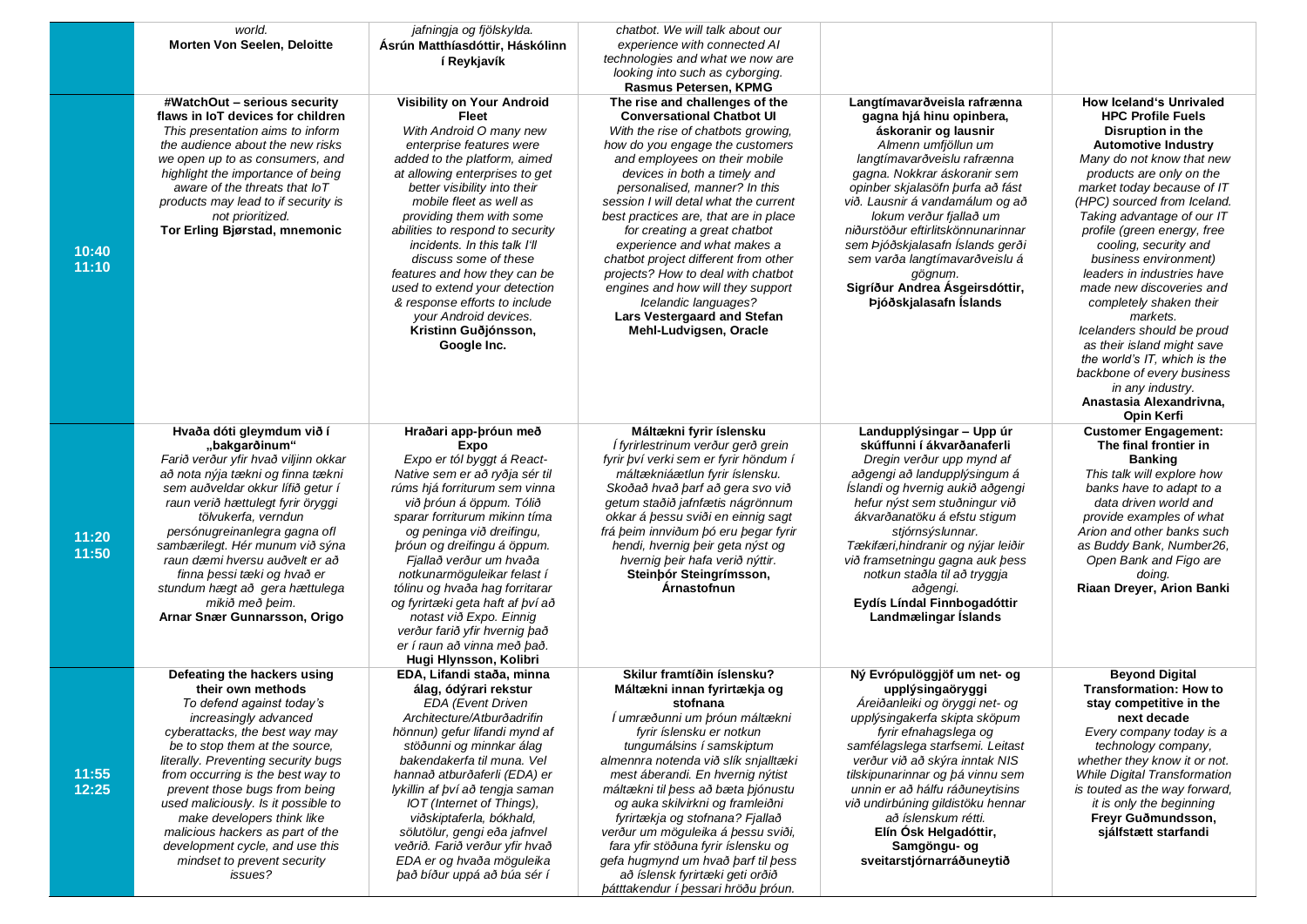|                | James Elías Sigurðarson,<br><b>Syndis</b>                                                                                                                                                                                                                                                                                                                                                                                                                                                                                                                                                                                                                                        | haginn fyrir atburðadrifna<br>framtíð.                                                                                                                                                                                                                                                                                                                                                                                                                                                                                                                                                                                                 | Anna Björk Nikulásdóttir,<br>Háskólinn í Reykjavík                                                                                                                                                                                                                                                                                                                                                                                                                                                                                                                                                                           |                                                                                                                                                                                                                                                                                                |                                                                                                                                                                                                                                                                                                                                                                                                                                                                                                                                                        |
|----------------|----------------------------------------------------------------------------------------------------------------------------------------------------------------------------------------------------------------------------------------------------------------------------------------------------------------------------------------------------------------------------------------------------------------------------------------------------------------------------------------------------------------------------------------------------------------------------------------------------------------------------------------------------------------------------------|----------------------------------------------------------------------------------------------------------------------------------------------------------------------------------------------------------------------------------------------------------------------------------------------------------------------------------------------------------------------------------------------------------------------------------------------------------------------------------------------------------------------------------------------------------------------------------------------------------------------------------------|------------------------------------------------------------------------------------------------------------------------------------------------------------------------------------------------------------------------------------------------------------------------------------------------------------------------------------------------------------------------------------------------------------------------------------------------------------------------------------------------------------------------------------------------------------------------------------------------------------------------------|------------------------------------------------------------------------------------------------------------------------------------------------------------------------------------------------------------------------------------------------------------------------------------------------|--------------------------------------------------------------------------------------------------------------------------------------------------------------------------------------------------------------------------------------------------------------------------------------------------------------------------------------------------------------------------------------------------------------------------------------------------------------------------------------------------------------------------------------------------------|
|                |                                                                                                                                                                                                                                                                                                                                                                                                                                                                                                                                                                                                                                                                                  | Guðmundur Karl Karlsson,<br>Advania                                                                                                                                                                                                                                                                                                                                                                                                                                                                                                                                                                                                    |                                                                                                                                                                                                                                                                                                                                                                                                                                                                                                                                                                                                                              |                                                                                                                                                                                                                                                                                                |                                                                                                                                                                                                                                                                                                                                                                                                                                                                                                                                                        |
| 12:25<br>13:10 |                                                                                                                                                                                                                                                                                                                                                                                                                                                                                                                                                                                                                                                                                  |                                                                                                                                                                                                                                                                                                                                                                                                                                                                                                                                                                                                                                        | HÁDEGISVERÐUR – SÝNINGARSVÆÐI - (LUNCH - EXPO AREA)                                                                                                                                                                                                                                                                                                                                                                                                                                                                                                                                                                          |                                                                                                                                                                                                                                                                                                |                                                                                                                                                                                                                                                                                                                                                                                                                                                                                                                                                        |
|                |                                                                                                                                                                                                                                                                                                                                                                                                                                                                                                                                                                                                                                                                                  |                                                                                                                                                                                                                                                                                                                                                                                                                                                                                                                                                                                                                                        | <b>ELDBORG</b>                                                                                                                                                                                                                                                                                                                                                                                                                                                                                                                                                                                                               |                                                                                                                                                                                                                                                                                                |                                                                                                                                                                                                                                                                                                                                                                                                                                                                                                                                                        |
|                |                                                                                                                                                                                                                                                                                                                                                                                                                                                                                                                                                                                                                                                                                  |                                                                                                                                                                                                                                                                                                                                                                                                                                                                                                                                                                                                                                        | AĐALRÆÐUR - SEINNI HLUTI - (KEY NOTES- PART TWO)                                                                                                                                                                                                                                                                                                                                                                                                                                                                                                                                                                             |                                                                                                                                                                                                                                                                                                |                                                                                                                                                                                                                                                                                                                                                                                                                                                                                                                                                        |
|                |                                                                                                                                                                                                                                                                                                                                                                                                                                                                                                                                                                                                                                                                                  |                                                                                                                                                                                                                                                                                                                                                                                                                                                                                                                                                                                                                                        | Fundarstjóri: Guðjón Karl Arnarson, Ský                                                                                                                                                                                                                                                                                                                                                                                                                                                                                                                                                                                      |                                                                                                                                                                                                                                                                                                |                                                                                                                                                                                                                                                                                                                                                                                                                                                                                                                                                        |
| 13:10<br>13:40 | <b>Where Everything Connects: The Privacy and Public Safety Challenges</b><br>What are the policy challenges of the Internet of Things? In this talk, Marc Rotenberg will describe several cases brought by EPIC concerning drones, connected vehicles, and "always on"<br>consumer devices. The goal is to establish new protections for consumers to help ensure the development of a robust, resiliant infrastructure.<br>Marc Rotenberg, Electronic Privacy Information Center ("EPIC")                                                                                                                                                                                      |                                                                                                                                                                                                                                                                                                                                                                                                                                                                                                                                                                                                                                        |                                                                                                                                                                                                                                                                                                                                                                                                                                                                                                                                                                                                                              |                                                                                                                                                                                                                                                                                                |                                                                                                                                                                                                                                                                                                                                                                                                                                                                                                                                                        |
| 13:40<br>14:10 | From digitalization to innovation and transformation<br>When existing business and operational IT scenery is merged with the information richness of open data, physical world, unstructured content, and social listening, far superior operational and<br>service models become possible. Digital transformation builds on innovation capacity to convert digital assets into industrial competitive advantage. The presentation focuses on real-life examples<br>across industry verticals of how organizations are creating more algorithmic or completely new business environment, operating model, performance indicators, and management model.<br>Glen Koskela, Fujitsu |                                                                                                                                                                                                                                                                                                                                                                                                                                                                                                                                                                                                                                        |                                                                                                                                                                                                                                                                                                                                                                                                                                                                                                                                                                                                                              |                                                                                                                                                                                                                                                                                                |                                                                                                                                                                                                                                                                                                                                                                                                                                                                                                                                                        |
|                | <b>NORĐURLJÓS</b>                                                                                                                                                                                                                                                                                                                                                                                                                                                                                                                                                                                                                                                                | <b>SILFURBERG A</b>                                                                                                                                                                                                                                                                                                                                                                                                                                                                                                                                                                                                                    | <b>SILFURBERG B</b>                                                                                                                                                                                                                                                                                                                                                                                                                                                                                                                                                                                                          | <b>KALDALÓN</b>                                                                                                                                                                                                                                                                                | <b>ELDBORG</b>                                                                                                                                                                                                                                                                                                                                                                                                                                                                                                                                         |
|                | Persónuvernd                                                                                                                                                                                                                                                                                                                                                                                                                                                                                                                                                                                                                                                                     | Gögn                                                                                                                                                                                                                                                                                                                                                                                                                                                                                                                                                                                                                                   | <b>Rekstur</b>                                                                                                                                                                                                                                                                                                                                                                                                                                                                                                                                                                                                               | Samvinna                                                                                                                                                                                                                                                                                       | Framtíð                                                                                                                                                                                                                                                                                                                                                                                                                                                                                                                                                |
|                | (Data Protection)<br>Fundarstjóri: Arna Hrönn<br>Ágústsdóttir, Origo                                                                                                                                                                                                                                                                                                                                                                                                                                                                                                                                                                                                             | (Data)<br>Fundarstjóri: Anna Björk<br>Bjarnadóttir, Expectus                                                                                                                                                                                                                                                                                                                                                                                                                                                                                                                                                                           | <i>(Operations)</i><br>Fundarstjóri: María<br>Ingimundardóttir, Opin kerfi                                                                                                                                                                                                                                                                                                                                                                                                                                                                                                                                                   | <i>(Collaboration)</i><br>Fundarstjóri: Agnes Ísleifsdóttir,<br><b>KPMG</b>                                                                                                                                                                                                                    | (Future)<br>Fundarstjóri: Ari Kristinn<br>Jónsson, Háskólinn í                                                                                                                                                                                                                                                                                                                                                                                                                                                                                         |
| 14:20<br>14:50 | Data protection is the era of<br>artificial intelligence, fintech<br>and personalization<br>Being a consumer in todays<br>techological environment is more<br>and more challenging. Decisions<br>will no longer be made my man,<br>but by a machine; a machine with<br>the ability to learn. This open up<br>new opportunities, but also new<br>challenges. Who make the<br>algorithms? How can we know<br>they are not biased? How can I,<br>as a citizen, know on what basis<br>the decision is made, when tens<br>of thousand of pieces of<br>information is included in the<br>algorithm?<br><b>Bjørn Erik Thon, Datatilsynet</b><br><b>NO</b>                               | Samfélagsleg áhrif gagna<br>og gervigreindar - hvert<br>stefnum við?<br>Gríðarleg tækniþróun hefur<br>átt sér stað síðastliðin ár og<br>fer hraði þeirrar þróunar bara<br>vaxandi. Mun bilið aukast milli<br>beirra sem geta og geta ekki<br>tileinkað sér þær breytingar<br>sem frambróuninni fylgir?<br>Eða stefnum við í átt til<br>aukinna tækifæra og aukinnar<br>auðlegðar fyrir alla? Þetta er<br>að miklu leyti undir okkur<br>sjálfum komið - tækifærin eru<br>sannarlega fyrir hendi en<br>samfélagið allt þarf að<br>sameinast um að grípa þau<br>og nýta á sem bestan hátt.<br>Þórhildur Jetzek, Activity<br><b>Stream</b> | Stefnumiðuð útvistun - Grunnur<br>að árangri og verðmætu<br>samstarfi<br>Hver er aðdragandi útvistunar og<br>hvernig er heppilegasti<br>aðdragandinn ? Hvernig er útvistun<br>háttað á Íslandi ? Hvernig veit ég<br>hvort bað sé æskilegt að útvista<br>ákveðnum verkefnum ? Getur verið<br>að verkefnum sé nú þegar útvistað<br>sem á ekki að útvista ?<br>Fyrirlesturinn fjallar um<br>stefnumiðaða útvistun, í hverju hún<br>felst. Einnig hvata, hindranir, kosti<br>og galla útvistunar ásamt þeim<br>skrefum sem þarf að stíga til að<br>útvistun teljist stefnumiðuð.<br>Guðmundur Arnar Þórðarson,<br><b>Þekking</b> | The hidden ingredient<br>Talk about an essential element<br>needed for team's success, which<br>often is overlooked, resulting in a<br>dysfunctional team. Luckily, he<br>will provide some tools and<br>methods on how to work with this<br>essential element.<br>Örn Haraldsson, Kolibri     | Reykjavík<br><b>Powerful Forces Impacting</b><br>the Enterprise - Can Your<br><b>Network Withstand Them?</b><br>This presentation is about<br>future and the companies<br>today stands in the doorway<br>to new challenges as Digital<br>transformation,<br>Cyberthreats, IoT and<br>Complaince. We are no<br>facing the challenges that<br>will tranform the tradinotial<br>way how to build security<br>and infrastructure. We need<br>to rethink over whats right<br>today compared whats was<br>right 2-3 years ago.<br>Stefan Jarlegren, Fortinet |
| 14:55<br>15:25 | Nýjar lausnir og persónuvernd:<br>umhugsunarefni fyrir<br>ábyrgðaraðila og vinnsluaðila<br>Sá sem hannar, próar eða selur<br>vörur eða lausnir gæti verið í<br>hlutverki ábyrgðaraðila eða<br>vinnsluaðila í skilningi laganna.<br>Mismunandi er þó hverju þessir<br>aðilar þurfa að huga að þegar                                                                                                                                                                                                                                                                                                                                                                               | Gervigreind beitt í<br>mannréttindabaráttu<br>Mannréttindasamtökin Amnesty<br>International beita margs konar<br>aðferðum til að vekja athygli á<br>mannréttindabrotum. Þar á meðal<br>hafa þau virkjað hundruðir<br>þúsunda stuðningsmanna sinna til<br>að skoða gögn sem geta afhjúpað                                                                                                                                                                                                                                                                                                                                               | Skipulagt kaos í skýinu,<br>raunverulegar reynslusögur<br>Margir eru á leiðinni með<br>upplýsingar í skýið. Hvaða tæki og<br>tól á að velja? Ífyrirlestrinum verður<br>farið yfir þessar áskoranir. Hvaða<br>upplýsingar eiga heima í skýinu og<br>hvernig skipuleggjum við þær?<br>Hvað er upplýsingakort og hvernig                                                                                                                                                                                                                                                                                                        | The Workable unit of one - how<br>to estimate less<br><b>Estimating software</b><br>development can be a tricky thing<br>and it can take time to find a good<br>way that works. A good and<br>popular way is through Story<br>Points but sadly this tool often<br>doesn't fit or is even being | <b>Effective Innovation Using</b><br><b>Simulation and VR</b><br>When innovating large or<br>complex systems,<br>prototyping and testing can<br>be challanging because of<br>cost and scale. Virtual<br>Reality gives us the ability to<br>simulate everything from tiny                                                                                                                                                                                                                                                                               |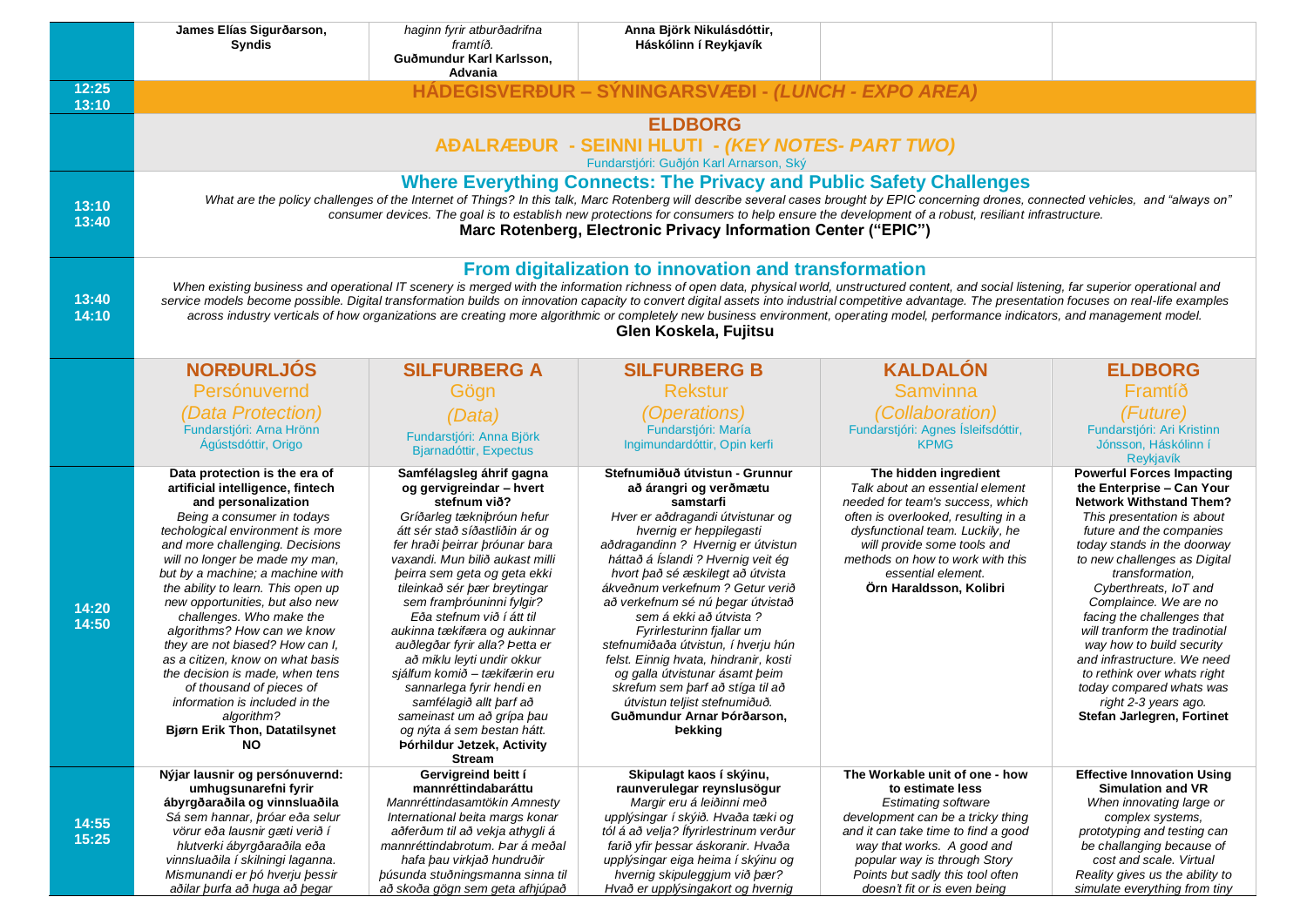|                | kemur að persónuvernd. Hvað<br>segir GDPR um betta? Hverju<br>burfa ábyrgðaraðilar að huga að?<br>Þurfa endursöluaðilar líka að huga<br>að persónuvernd? Hvernig virkar<br>betta í framkvæmd?<br>Helga Grethe Kjartansdóttir,<br><b>Siminn</b>                                                                                                                                                                                                                                                                                                                                                                                                                                              | mannréttindabrot, svo sem færslur<br>á samfélagsmiðlum sem fela í sér<br>áreitni í garð kvenna eða<br>gervihnattamyndir af landsvæðum<br>bar sem bjóðarmorð eru framin.<br>Samtökin eru nú að byrja að nýta<br>sér þessi gögn, meðal annars með<br>aðstoð Háskóla Íslands, í því skyni<br>að þjálfa gervigreind sem hægt<br>verði að nýta til að fylgjast með og<br>vara við begar mannréttindabrot<br>eru framin.<br>Hörður Helgi Helgason,<br>Landslög                                                                                                                                       | vinnum við það? Hvernig tek ég tillit<br>til GDPR löggjafar og passa<br>persónugreinanlegu gögnin?<br>Hvernig veljum við réttu<br>lausnina?Hvernig fæ ég fólkið í<br>fyrirtækinu mínu til vinna saman í<br>skýinu? Hvernig getur tæknin<br>aðstoðað okkur við að koma til<br>móts við ólíkar þarfir?<br>Sigurborg Gunnarsdóttir, Sensa                                                                                                                                                            | misused. Let's look at a way to<br>change our software<br>development estimation process<br>to make it even simpler and focus<br>on how to get our software out<br>more quickly.<br>Logi Helgu, Míla                                                                                                                                                                                                                                                                                                                                                                                                              | sensors to complex<br>machines in a virtual world,<br>run prototypes and do<br>testing that otherwise would<br>be difficult to accomplish.<br>This lecture gives an insight<br>into the challanges when<br>connecting the physical<br>world to the VR world and<br>how innovation in VR can<br><i>influence product</i><br>development, marketing and<br>service within a company.<br>Haukur Hafsteinsson,<br>Marel                                                                                                                                                                                                                               |
|----------------|---------------------------------------------------------------------------------------------------------------------------------------------------------------------------------------------------------------------------------------------------------------------------------------------------------------------------------------------------------------------------------------------------------------------------------------------------------------------------------------------------------------------------------------------------------------------------------------------------------------------------------------------------------------------------------------------|------------------------------------------------------------------------------------------------------------------------------------------------------------------------------------------------------------------------------------------------------------------------------------------------------------------------------------------------------------------------------------------------------------------------------------------------------------------------------------------------------------------------------------------------------------------------------------------------|---------------------------------------------------------------------------------------------------------------------------------------------------------------------------------------------------------------------------------------------------------------------------------------------------------------------------------------------------------------------------------------------------------------------------------------------------------------------------------------------------|-------------------------------------------------------------------------------------------------------------------------------------------------------------------------------------------------------------------------------------------------------------------------------------------------------------------------------------------------------------------------------------------------------------------------------------------------------------------------------------------------------------------------------------------------------------------------------------------------------------------|---------------------------------------------------------------------------------------------------------------------------------------------------------------------------------------------------------------------------------------------------------------------------------------------------------------------------------------------------------------------------------------------------------------------------------------------------------------------------------------------------------------------------------------------------------------------------------------------------------------------------------------------------|
| 15:25<br>15:45 |                                                                                                                                                                                                                                                                                                                                                                                                                                                                                                                                                                                                                                                                                             |                                                                                                                                                                                                                                                                                                                                                                                                                                                                                                                                                                                                | <b>MESSUKAFFI – SYNINGARSVÆÐI - (COFFEE - EXPO AREA)</b>                                                                                                                                                                                                                                                                                                                                                                                                                                          |                                                                                                                                                                                                                                                                                                                                                                                                                                                                                                                                                                                                                   |                                                                                                                                                                                                                                                                                                                                                                                                                                                                                                                                                                                                                                                   |
| 15:45<br>16:15 | Persónusnið og sjálfvirk<br>ákvarðanataka. Þegar<br>algóritmarnir ráða.<br>Með komandi breytingum á<br>persónuverndarlöggjöf verða<br>kröfur til persónusniða og<br>sjálfvirkrar ákvarðanatöku hertar.<br>Svo fyrirtæki geti haldið áfram að<br>bróa bessa tækni og nota hana í<br>framkvæmd er mikilvægt að hún<br>uppfylli kröfur löggjafarinnar, en<br>geri hún það ekki getur notkun<br>hennar leitt til sekta sem nema allt<br>að 4% heildarveltu fyrirtækis. Í<br>fyrirlestrinum verður farið yfir<br>þessar auknu kröfur og hvaða<br>skref fyrirtæki þurfa að taka áður<br>en bær taka gildi.<br>Hjördís Halldórsdóttir, Logos                                                       | Hagnýting gagnavísinda<br>(data science) hjá<br>íslenskum fyrirtækjum<br>Íslensk fyrirtæki eru nú hvert<br>af öðru að hefja vegferð sem<br>miðar að því að hagnýta gögn<br>með snjallari hætti en áður í<br>starfseminni. Greiningarlausni<br>r úr smiðju gagnavísinda<br>(data science) munu undante<br>kningalaust koma<br>þar við sögu,<br>t.d. Machine Learning.<br>En mörgum reynist erfitt að<br>komast af stað og slóðin er<br>grýtt.<br>Brynjólfur Borgar Jónsson,<br>Data Lab İsland                                                                                                  | Leiðin að 5G<br>Fjallað verður um helstu<br>hönnunarforsendur 5G tækninnar,<br>b.m.t. varðandi tíðninotkun. Hverjir<br>verða helstu áfangar í innleiðingu<br>5G og hverjar verða helstu<br>áskoranirnar á þeirri vegferð. Fyrir<br>hvers konar þjónustu er líklegt að<br>5G verður aðallega notað og<br>möguleg viðskiptamódel vegna<br>notkunarinnar. Hvaða hlutverki er<br>líklegt að 5G þjóni varðandi fjórðu<br><i>iðnbyltinguna?</i><br>Hrafnkell V. Gíslason, Póst- og<br>fjarskiptastofnun | Hefjum afborganir af<br>tækniskuldinni strax!<br>Í þessari yfirferð verður sögð<br>reynslusaga teymis sem erfði<br>mikla uppsafnaða tækniskuld frá<br>fyrri tímum þróunar. Farið verður<br>yfir í hverju bessar breytingar<br>felast og hver ávinningurinn hefur<br>verið. Að mörgu þarf að huga svo<br>að kerfisbundið sé hægt að<br>greiða niður tækniskuld.Markmið<br>bessa fyrirlesturs er að undirstrika<br>mikilvægi þess að halda<br>tækniskuld í lágmarki og vonandi<br>sjá þeir sem á hlýða leiðir til að<br>taka fyrstu skrefin og hefja<br>afborganir strax.<br>Sigríður Dóra Héðinsdóttir,<br>Marorka | Hvernig mun aðfangakeðja<br>líta út eftir 5 ár með<br>blockchain og IOT?<br>Blockchain tæknin er nú<br>þegar farin að hafa mikil áhrif<br>í aðfangakeðjum um víða<br>veröld. Ef við leyfum okkur<br>að skyggnast aðeins inn í<br>framtíðina og ímynda okkur<br>að við séum komin 5 ár fram<br>í tímann. Hvernig munu<br>bessir tveir hlutir blandast í<br>framtíðinni? Þetta erindi mun<br>síðan byggja á því að besta<br>það ferli með framtíðar<br>tækniþróunn í huga. Hvað<br>telur sérfræðingur í<br>blockchain með ágætt<br>hugmyndarflug að muni<br>gerast í framtíðinni á þessu<br>sviði?<br><b>Kristinn Steinar</b><br>Kristinsson, Origo |
| 16:20<br>16:50 | elDAS sem uppruni trausts í<br>rafrænum samskiptum<br>Fyrirlesturinn fjallar um bau skref<br>sem ESB hefur nú þegar stigið til<br>bess að byggja upp traust og<br>hann tengir við þau skref sem<br>upplýsingatæknifyrirtækin geta<br>stigið í þeim tilgangi að minnka<br>vantraustið; að auka traust á<br>rafræn ferli, að ferlin haldi og að<br>fært sé að setja fram með<br>nægjanlega varanlegum hætti<br>hverju sinni. Það er ekki fyrr en<br>lögfræðingar treysta því að rafræn<br>ferli haldi sem stétt þeirra er<br>reiðubúin að standa að baki þeim<br>breytingum á regluverkinu sem<br>nauðsynlegar eru til þess að<br>ferlarnir verði að fullu rafrænir.<br>Elfur Logadóttir, ERA | Hlutverk gagnavísinda í<br>rekstri banka og<br>fjármálafyrirtækja<br>İ dag spila gagnavísindi sífellt<br>stærra hlutverk í rekstri<br>fyrirtækja, sér í lagi í rekstri<br>banka og fjármálafyrirtækja. I<br>þessum fyrirlestri ætlum við<br>að ræða hagnýtingu gagna<br>og áhrif gagnadrifinnar<br>hugsunar hjá<br>Landsbankanum. Í ljósi þess<br>ætlum við að fara yfir hvaða<br>þættir eru nauðsynlegir til<br>bess að gera hagnýtingu<br>gagna mögulega. Í framhaldi<br>af því verður farið yfir hvernig<br>gagnavísindi geta veitt innsýn<br>inn í rekstur<br>fjármálafyrirtækis. Að lokum | Trójuhestar meðal okkar: IoT í<br>netkerfum fyrirtækja<br>Farið verður yfir stöðu loT í<br>netumhverfum fyrirtækja og<br>öryggisáhættur sem beim kann að<br>fylgja. Dæmi tekin um þekktar<br>áhættur og vandamál sem komið<br>hafa upp og sagt frá hvernig best er<br>að koma í veg fyrir áhætturnar með<br>réttum stefnum og uppbyggingu<br>netkerfa.<br>Tryggvi Farestveit, Opin Kerfi                                                                                                          | Location, location, location: A<br>global, distributed Scrum<br>team's story about taking on<br>the challenges<br>Reynslusaga frá sjónarhorni LS<br>Retail sem er með eitt Scrum<br>teymi í 5 löndum. Sagt verður frá<br>sjónarhorni Scrum Mastera,<br>hvernig gengið hefur í innleiðingu<br>og kynningu á Scrum og fjalla um<br>hvað er ólíkt við teymi sem er svo<br>dreift miðað við teymi þar sem<br>allir einstaklingar eru á einum<br>stað.<br>Ólafur Jens Ólafsson og Rut<br>Garðarsdóttir, LS Retail                                                                                                      | Öryggi - lykill að fjórðu<br>iðnbyltingunni<br>Í fyrirlestrinum verður fjallað<br>um stöðu netöryggismála hér<br>og þróun<br>Netöryggissveitarinnar.<br>Einnig verður fjallað um<br>ýmsar erlendar ráðleggingar<br>til stjórnenda um hvað beir<br>þurfi að hafa í huga við að<br>efla netöryggi hjá sér.<br>Sigurður Emil Pálsson,<br>Samgöngu- og<br>sveitarstjórnarráðuneytið                                                                                                                                                                                                                                                                   |

*munum við sýna hvernig*